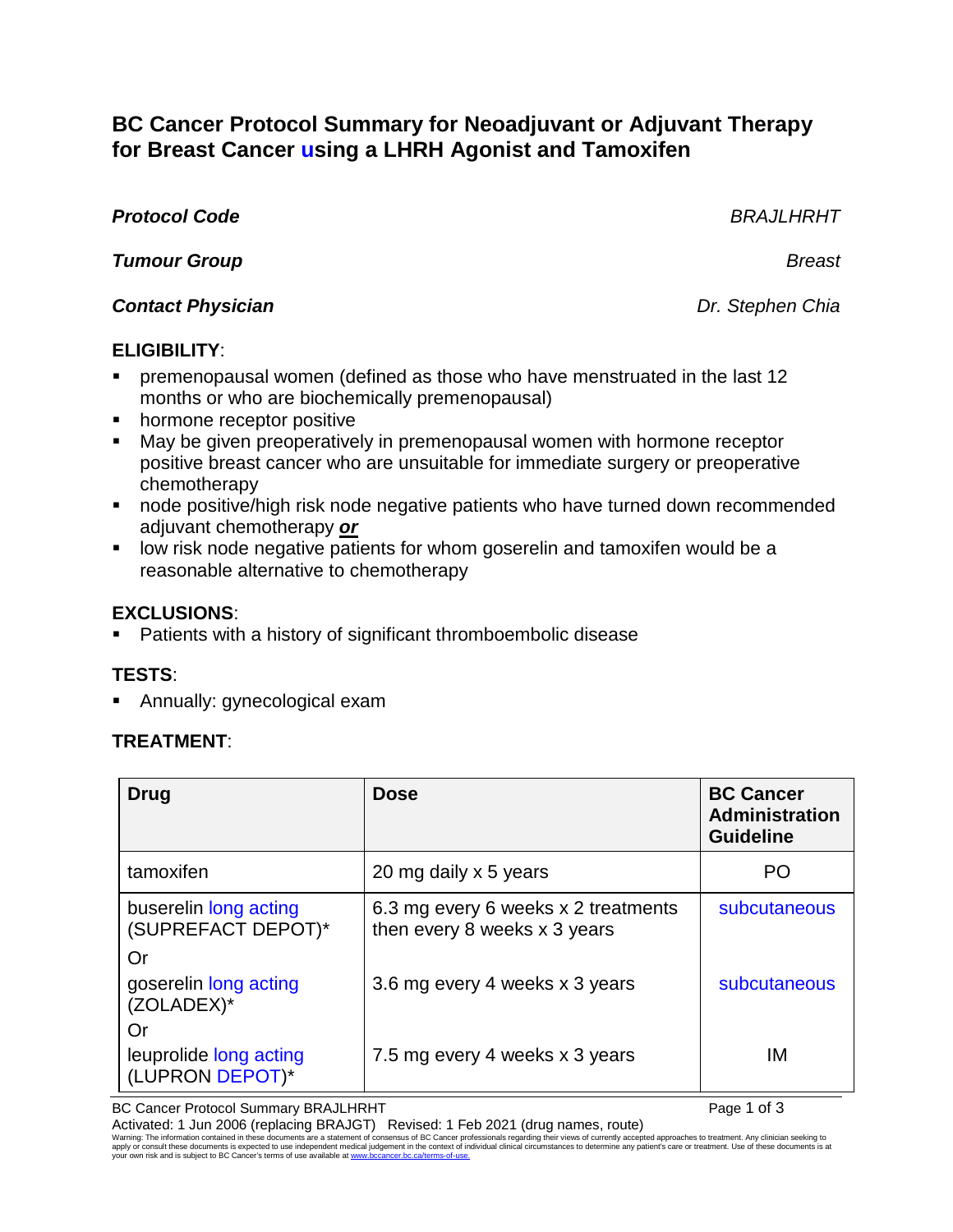**Surgical oophorectomy should be strongly considered in older pre-menopausal women who do not want to preserve their fertility and who are tolerating the menopausal side effects of therapy.**

**\*Once response has been established, the following long-acting agents may be substituted at the physician's discretion for a total of 3 years of therapy. Menstrual function, and if necessary, hormone levels can be monitored to ensure effective dosing.** 

| Drug                                       | <b>Dose</b>            | <b>BC Cancer</b><br><b>Administration</b><br><b>Guideline</b> |
|--------------------------------------------|------------------------|---------------------------------------------------------------|
| buserelin long acting<br>(SUPREFACT DEPOT) | 9.45 mg every 12 weeks | subcutaneous                                                  |
| Or<br>goserelin long acting                | 10.8 mg every 12 weeks | subcutaneous                                                  |
| (ZOLADEX LA)                               |                        |                                                               |
| or                                         |                        |                                                               |
| leuprolide long acting<br>(LUPRON DEPOT)   | 22.5 mg every 12 weeks | IМ                                                            |

# **PRECAUTIONS**:

- 1. **Myelosuppression**: Mild myelosuppression with transient thrombocytopenia may occur rarely. The association with tamoxifen is uncertain.
- 2. **Endometrial Cancer**: Annual gynecologic examinations are recommended. Pelvic complaints, such as unusual vaginal bleeding, require prompt evaluation.
- 3. **Ocular Toxicity**: Ocular toxicity is rare and may occur after only a few weeks of therapy, although it is more common with prolonged treatment. Ophthalmologic examination is recommended if visual disturbances occur.
- 4. **Thromboembolism**: Tamoxifen is associated with an increased risk of thromboembolism that is comparable to estrogen replacement therapy.
- 5. **Hepatotoxicity**: While hepatotoxicity is rare and usually presents as elevated hepatic enzymes, more serious liver abnormalities have been reported.
- 6. **Hyperlipidemia**: Elevations in cholesterol and triglycerides may occur in patients with pre-existing hyperlipidemias.

## **Call Dr. Stephen Chia or tumour group delegate at (604) 877-6000 or 1-800-663- 3333 with any problems or questions regarding this treatment program.**